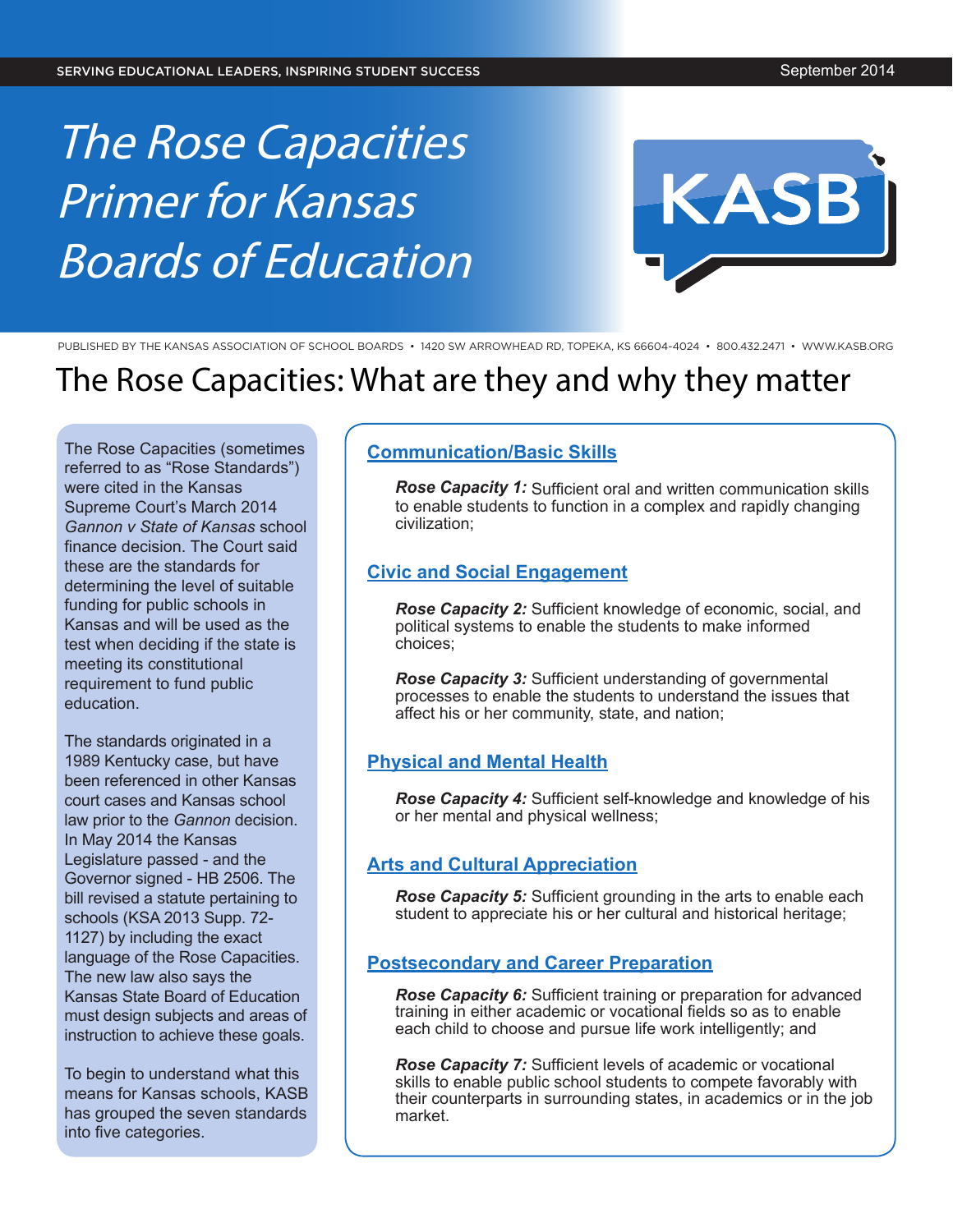# **How do the Rose Capacities relate to what we are currently doing?**

This is a question each school board member should be asking. The Rose Capacities are not curriculum, and they are not a checklist. The Rose Capacities are 'what' we want our students to do. KASB believes our state must develop a clear view of what the Rose Capacities mean for every Kansas student and what educators, policymakers and the public must put in place to prepare students to meet them.

The Rose Capacities are similar to the current Kansas College and Career Ready Standards, but do broaden student expectations in the areas of citizenship, the arts and health. And while Kansas' past school-related laws have focused on what specific subjects Kansas schools must offer, the Rose Capacities outline what Kansas students should know and be able to do. There is also a greater emphasis on preparing for success after high school.

At the state level, there are several initiatives that connect with this issue, but provide no easy answers to questions.

**NCLB Waiver:** The Kansas State Board of Education and Kansas State Department of Education have a waiver from the federal government from the requirements of ESEA (NCLB). That means Kansas (along with many other states) has set its own requirements for accrediting and monitoring public education.

#### **College and Career Ready**

**Standards:** In Kansas, the State Department of Education's College and Career Ready Standards outline what we want our students to know and be able to do. These are defined by the State Department as "academic preparation, cognitive preparation, technical skills, and employability skills to be successful in postsecondary education, in the attainment of an industry recognized

certification or in the workforce, without the need for remediation."

**Requirements in state law and the State Board regulations:** There are a number of laws and regulations that guide Kansas public education's academic programs. Most of these can be found in "Kansas Statute 72-1127: Accredited schools; mandatory subjects and areas of instruction; legislative goals."



KASB prepared an analysis of how all of these pieces fit together called the "Rose Standards Report" (Rose Standard Capacities, Kansas Requirements & Outcomes May 2014). Find it online at www.kasb. org/RoseStandards.

# **Why does this matter?**

The challenge comes in first making all the right connections, then making all the pieces fit together. Before the state can decide how much money is needed to reach the Rose Capacities, there must be agreement on what the standards mean and how to assess whether or not students are meeting them.



KASB held a conference in August 2014 attended by close to 80 education and policy representatives to begin that process. Find a report summarizing the results of that meeting online at www.kasb. org/RoseStandards.

Locally elected boards of education, professional educators and communities should guide this discussion. In January, when the 2015 Legislative Session convenes, school funding will again be on the agenda. The education community should be ready with recommendations for state policies that need changed or added and what resources are needed, both now and in the future.

# **Where do I get more information?**

There are a number of education-related agencies and organizations working to help our state and school districts understand and connect the new standards to the current public education system in Kansas. But this is a conversation for every community and every school board in Kansas.



School board members and administrators will want to attend one of KASB's six summits in September and October. We are encouraging districts to bring a team of board members, administrators, staff and community members as a first step. You will hear the most recent updates on various education issues, and begin to develop a plan for engaging in discussions about what the Rose Capacities mean to your community and your schools.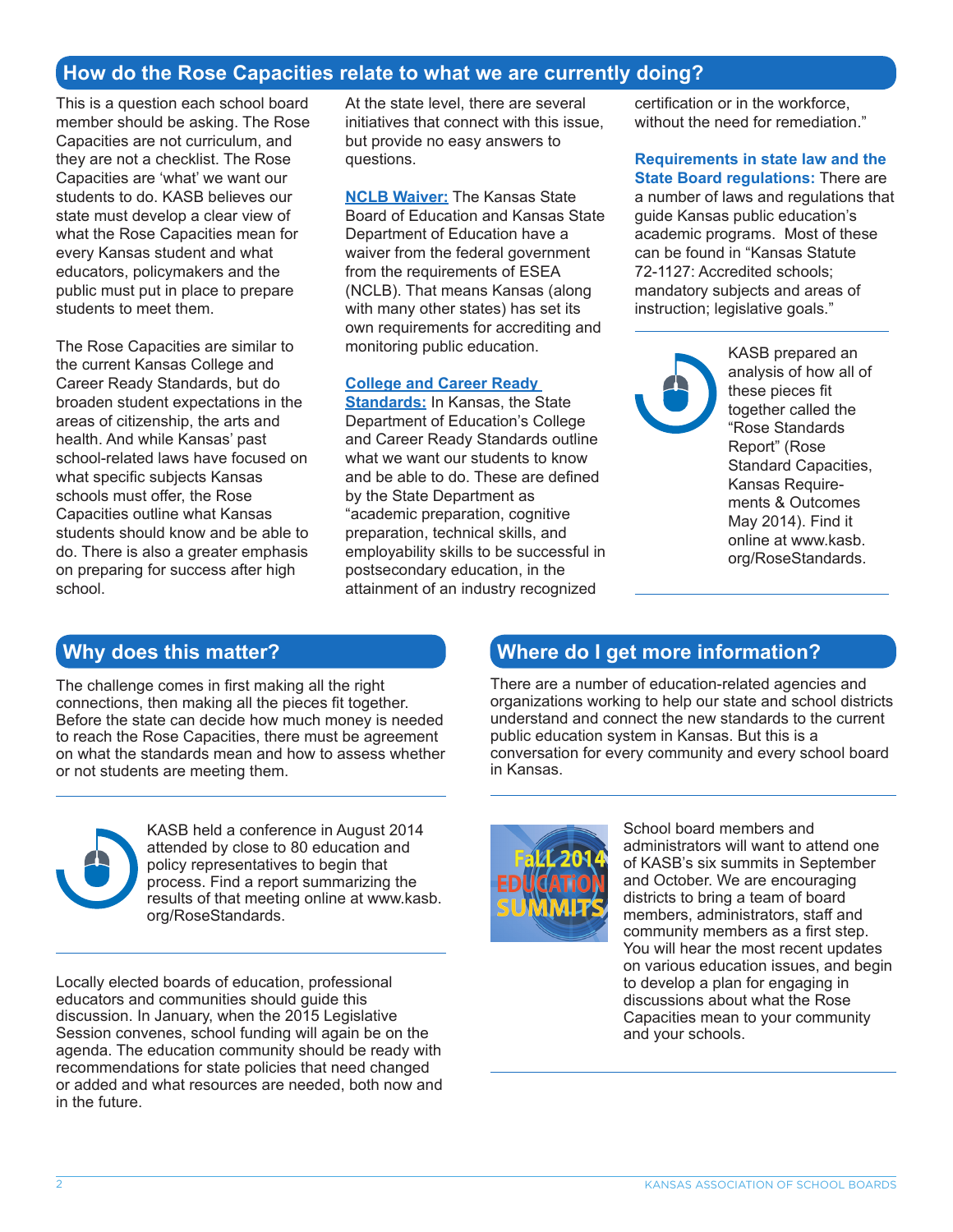# **What's our next step?**

#### **KASB recommends the following:**

- **1** Hold a community meeting to review and discuss the Rose Capacities. (KASB staff can help facilitate this discussion.) Suggested questions include:
	- What do we want for our kids?
	- How do these 'wants' align to the Rose Capacities?
	- What is preventing our district from making these "wants" a reality?
- **2** Review your district's current academic progress in each of the seven areas.
- **3** Identify the unique challenges in your community and any barriers that need to be removed.
- **4** Develop recommendations for policy changes at the local and state levels.

# **Links/Resources**

- *1. Blog: "I beg your pardon, I never promised you a Rose Garden- Lynn Anderson and The Supremes" http:// heimkasb.blogspot.com/2014/07/ i-beg-your-pardon-i-never-promised-you.html*
- *2. KASB document "Rose Standard Capacities Kansas Requirements and Outcome May 2014" www.kasb.org/ assets/Advocacy/RoseStandardsRptMay14.pdf*
- *3. KASB website: www.kasb.org//RoseStandards*
- *4. Rose Capacities in Kansas Law: K.S.A. 2013 Supp. 72-1127, as amended by section 32 of 2014 House Bill No. 2506, published as section 32 of chapter 93 of the 2014 Session*  Laws of Kansas, to be codified at K.S.A. 2014 Supp. *72-1127.*

*Accredited schools; mandatory subjects and areas of instruction; legislative goal of providing certain educational capacities.* 

- *a. In addition to subjects or areas of instruction required by K.S.A. 72-1101, 72-1103, 72-1117, 72-1126 and 72-7535, and amendments thereto, every accredited school in the state of Kansas shall teach the subjects and areas of instruction adopted by the state board of education.*
- *b. Every accredited high school in the state of Kansas also shall teach the subjects and areas of instruction necessary to meet the graduation requirements adopted by the state board of education.*
- *c. Subjects and areas of instruction shall be designed by the state board of education to achieve the goal established by the legislature of providing each and every child with at least the following capacities:*
	- *1. Sufficient oral and written communication skills to enable students to function in a complex and rapidly changing civilization;*
- *2. sufficient knowledge of economic, social, and political systems to enable the student to make informed choices;*
- *3. sufficient understanding of governmental processes to enable the student to understand the issues that affect his or her community, state, and nation;*
- *4. sufficient self-knowledge and knowledge of his or her mental and physical wellness;*
- *5. sufficient grounding in the arts to enable each student to appreciate his or her cultural and historical heritage;*
- *6. sufficient training or preparation for advanced training in either academic or vocational fields so as to enable each child to choose and pursue life work intelligently; and*
- *7. sufficient levels of academic or vocational skills to enable public school students to compete favorably with their counterparts in surrounding states, in academics or in the job market.*
- *d. Nothing in this section shall be construed as relieving the state or school districts from other duties and requirements imposed by state or federal law including, but not limited to, at-risk programs for pupils needing intervention, programs concerning special education and related services and bilingual education.*

*History: L. 2005, ch. 152, § 6; L. 2014, ch. 93, § 32; May 1.*

*5. The origins of the Rose Capacities: (http://nces.ed.gov/ edfin/pdf/lawsuits/Rose\_v\_CBE\_ky.pdf),*